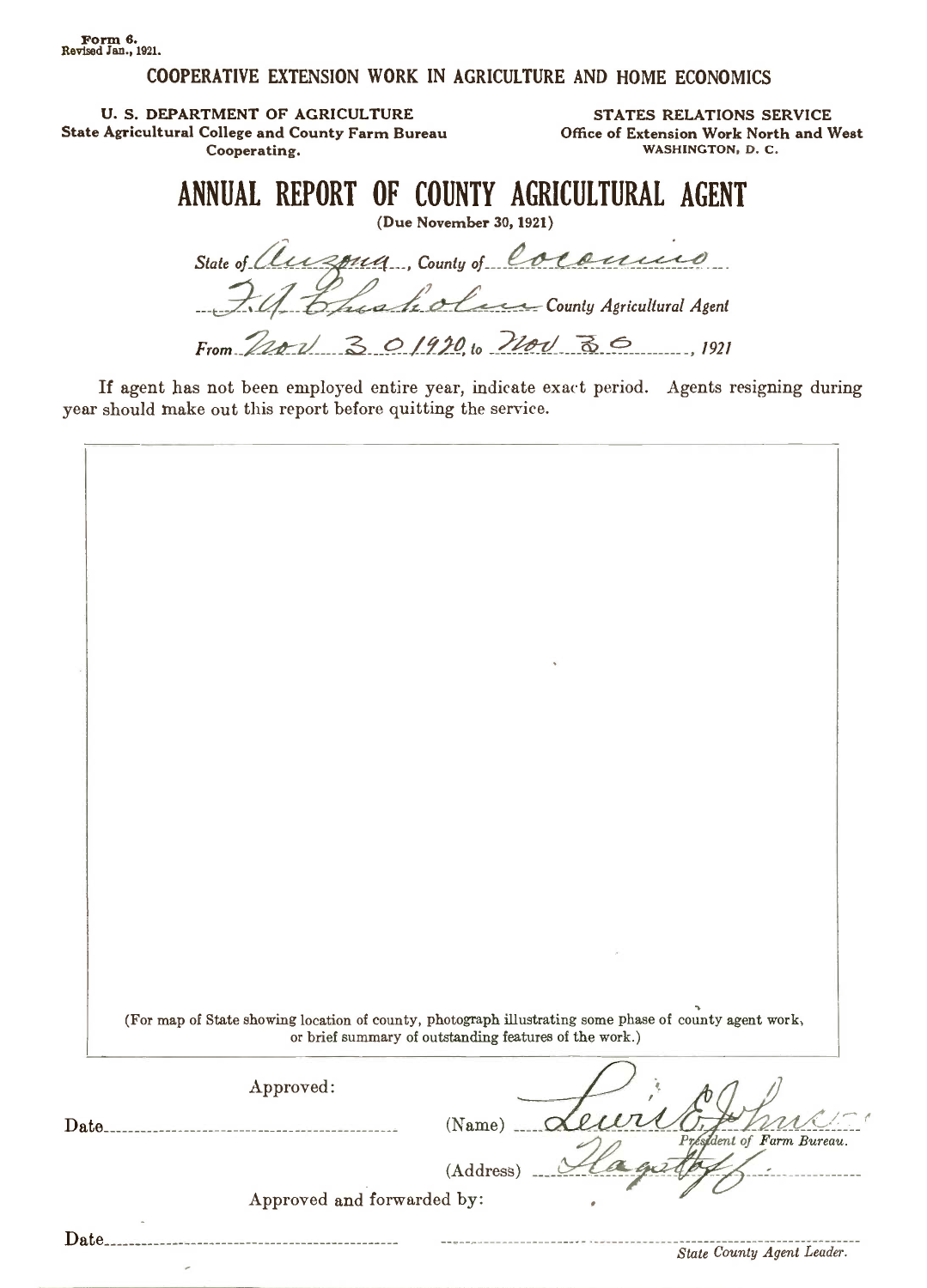## SUGGESTIONS RELATIVE TO THE PREPARATION OF THE COUNTY AGRICULTURAL AGENT'S ANNUAL REPORT.

The annual report is <sup>a</sup> review, analysis, interpretation, and presentation to the people of the county, the State, and the Nation of the sum total of the agricultural activities of the county agricultural agent for the year. The making of such <sup>a</sup> report is of primary value to the county agricultural agent and the farm bureau officers and members.

The report should be <sup>a</sup> statement in orderly fashion, and under appropriate subheadings, of the work done, methods used, and results secured under each project, as well as of the general work accomplished. Every statement should be clear-cut, concise, forceful, and, where possible, reinforced with ample data from the statistical summary. In the preparation of the part of the report relating to each project, the results reported in the statistical summary for the project should be analyzed, conclusion drawn, and recommendations made. The report may well be illustrated with photographs, maps, diagrams, blue prints or copies of charts and other forms used in demonstration work. Full credit should be given to all cooperating agencies. The lines should be single-spaced, with double space between the paragraphs, and reasonably good margins left. The statistical summary will grow naturally out of the field and office records.

The following plan is suggestive of how the report may be clearly and systematically outlined:

## SUGGESTIVE OUTLINE OF ANNUAL REPORT.

- I. Cover page.
- II. Title page.
- III. Table of contents.
- IV. Status of farm bureau organization.
	- (1) Form of organization-distinctive features.
	- (2) Function of members, officers, and committees in developing the program of work.
	- (3) General policies, including relationships to other organizations.
- V. Program of work-methods employed and results achieved.
	- (1) Factors determining program.
	- (2) Project activities and results-
		- (a) In the development of the farm bureau during the year.
		- (b) In soil improvement.
		- (c) In crop production.
		- (d) In live stock production.
		- (e) In farm economics.
		- (f) In marketing (buying and selling).
		- (g) In farm home betterment.
		- (h) In Boys' and Girls' Clubs.
		- (i) In other project activities.
	- (3) Character and scope of office and field service.
	- (4) Analysis and interpretation of tabular summary, pp. 18, 19.
- VI. Outlook and recommendations (including suggestive program of work for next year).
- VII. Summary of activities and accomplishments (preferably of one or two typewritten pages only placed at the end of the narrative report).

#### STATISTICAL SUMMARY.

To supplement the narrative of the report, and in order that comparable State and National summaries can be made, it is necessary that each agent include <sup>a</sup> statistical summary of the work in his county. The following blanks have been prepared to insure uniformity in method of reporting. In addition to the questions asked under each subdivision of the report, space is provided for the State to add other questions of State-wide importance. Additional room is also provided for each county agent to add other important statistical information not covered in the series of National and State questions. For the sake of clearness the questions are arranged in the same order as suggested for the narrative.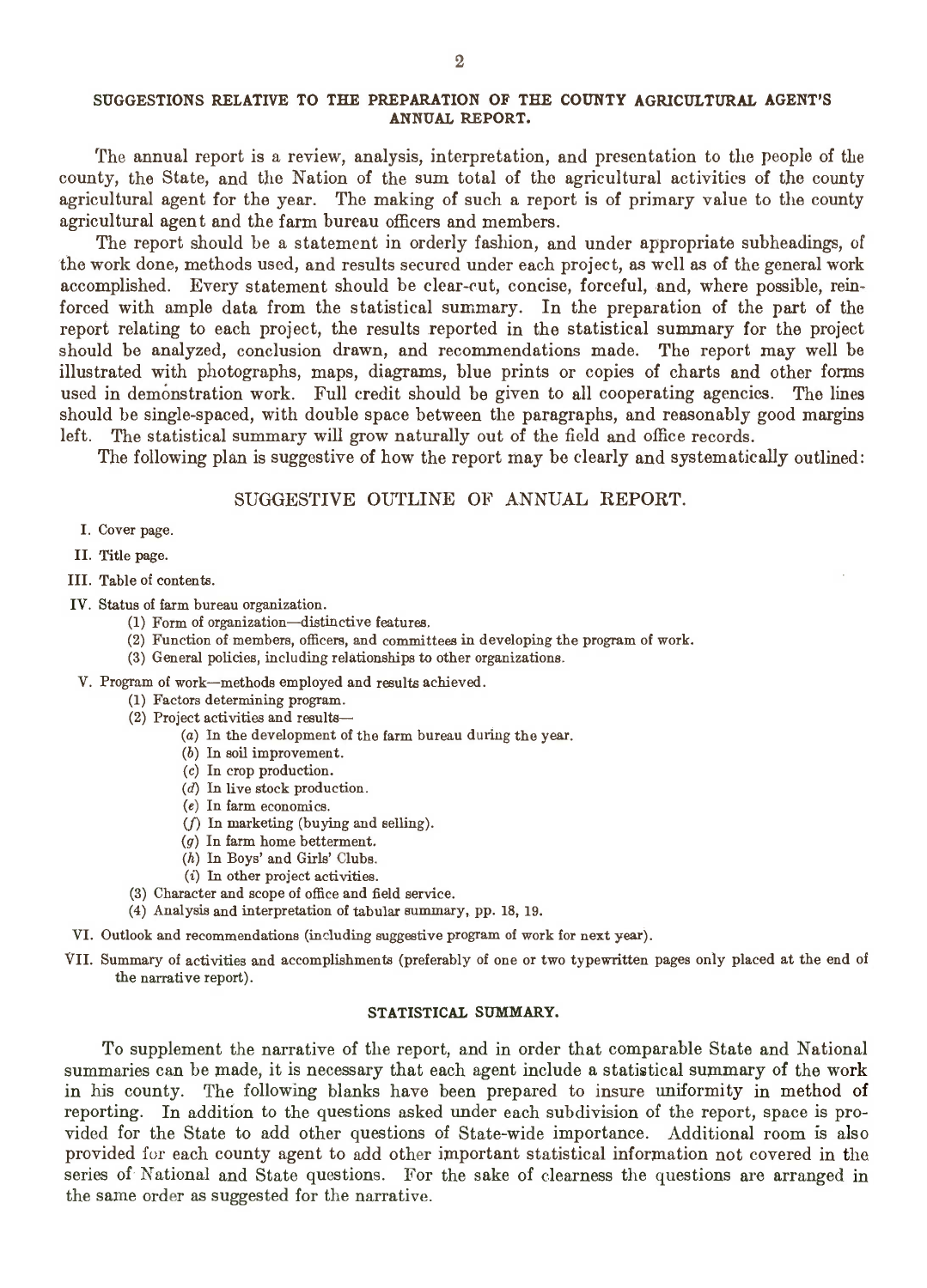# FARM BUREAU ORGANIZATION-MAP.

On this page draw or attach <sup>a</sup> map of your county, showing boundaries of communities or other local units recognized by the farm bureau.

Locate officers and executive committeemen with an X.

Locate community committeemen with <sup>a</sup> dot.

Indicate total number of farm bureau members in each community with <sup>a</sup> figure.

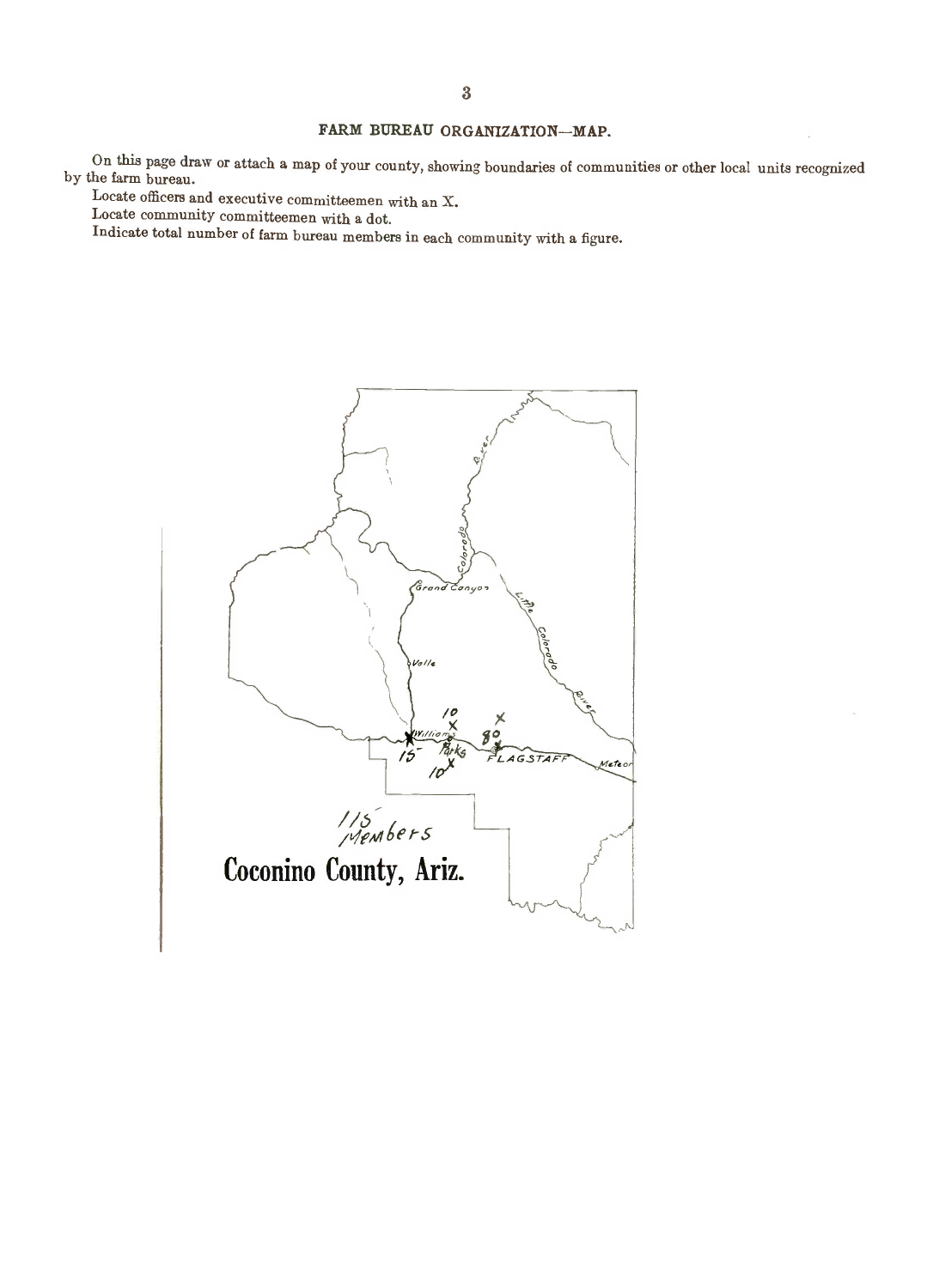# FARM BUREAU ORGANIZATION.

|                                                                               | 1. Number of farm bureau members (individual paid membership) Nov. 30, 1921 $\frac{1}{\sqrt{2}}$ |         | 1                            |
|-------------------------------------------------------------------------------|--------------------------------------------------------------------------------------------------|---------|------------------------------|
|                                                                               | 2. Annual individual membership fee 9/0 (2eu dollars)                                            |         | 2                            |
|                                                                               | 3. County executive committee and county project leaders serving during 1921 (list below):       |         | 3                            |
| Officers and county project leaders.                                          | Name of project or activity of which leader has charge.                                          |         | Address.                     |
|                                                                               | Pres-                                                                                            |         |                              |
| M' deougal                                                                    | Vice Pressa                                                                                      |         |                              |
| Cuceto                                                                        |                                                                                                  |         | tions                        |
|                                                                               |                                                                                                  |         |                              |
|                                                                               |                                                                                                  |         |                              |
|                                                                               |                                                                                                  |         | ron                          |
|                                                                               |                                                                                                  |         |                              |
|                                                                               |                                                                                                  |         |                              |
|                                                                               |                                                                                                  |         |                              |
|                                                                               |                                                                                                  |         |                              |
|                                                                               |                                                                                                  |         |                              |
| 4. Does the organization of the farm bureau include (a) Home economics work?. |                                                                                                  | $\nu$   |                              |
| (b) Boys' and Girls' Club work?                                               |                                                                                                  |         |                              |
|                                                                               | 5. Does the farm bureau publish a Farm Bureau News or similar publication?                       |         |                              |
| 6. Extent of community organization:                                          |                                                                                                  |         |                              |
|                                                                               | (a) Number of communities or local units in the county recognized by the farm bureau             |         |                              |
|                                                                               | (b) Number of communities having community committees                                            |         |                              |
|                                                                               |                                                                                                  |         |                              |
| 7. Meetings relating to farm bureau organization:                             |                                                                                                  |         |                              |
|                                                                               |                                                                                                  | Number. | Total<br>attendance.         |
|                                                                               |                                                                                                  |         |                              |
|                                                                               |                                                                                                  |         |                              |
|                                                                               |                                                                                                  |         |                              |
|                                                                               |                                                                                                  |         |                              |
|                                                                               | (c) Community meetings $\overline{\mathcal{P}(\mathcal{L}^{\prime})}$                            |         |                              |
|                                                                               |                                                                                                  |         |                              |
|                                                                               |                                                                                                  |         |                              |
|                                                                               |                                                                                                  |         | ---- ----------------------- |
|                                                                               |                                                                                                  |         |                              |
|                                                                               | Total 2                                                                                          |         |                              |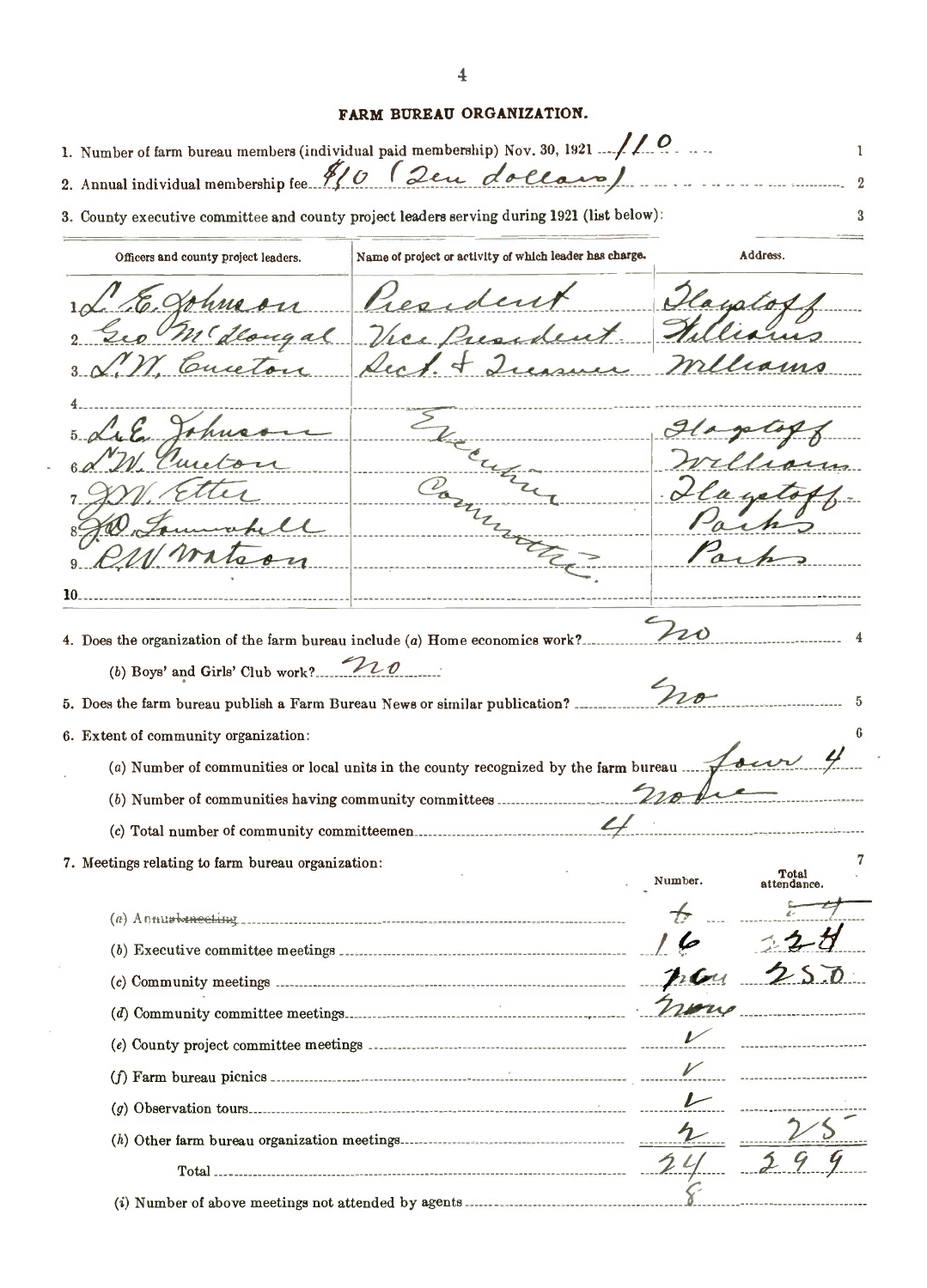List below any additional work relative to farm bureau organization not covered by above questions:

| membership dreve in July Carried on |
|-------------------------------------|
|                                     |
|                                     |
|                                     |
|                                     |
|                                     |
|                                     |
|                                     |
|                                     |

#### SOIL-IMPROVEMENT PROJECTS.

In answering the following questions, report only results of the activities of the farm bureau and county agricultural agent that are supported by records. Answer every question. Use figures where work done can be supported by records for current year. Use "Unf." (unfinished) where work is unfinished or no record available; "N. A." (not applicable) where question does not apply; "0" (zero) where no work has been done.

| DRAINAGE AND IRRIGATION.                                                                                                                               | Number. |  |
|--------------------------------------------------------------------------------------------------------------------------------------------------------|---------|--|
|                                                                                                                                                        |         |  |
| 9. Acres involved in Question 8 $\frac{2}{3}$                                                                                                          |         |  |
|                                                                                                                                                        |         |  |
| 11. Acres involved in Question 10 $\ldots$ $\ldots$ $\ldots$ $\ldots$ $\ldots$ $\ldots$ $\ldots$ $\ldots$ $\ldots$ $\ldots$ $\ldots$ $\ldots$ $\ldots$ |         |  |
| FERTILITY.                                                                                                                                             |         |  |
|                                                                                                                                                        |         |  |
|                                                                                                                                                        |         |  |
|                                                                                                                                                        |         |  |
|                                                                                                                                                        |         |  |
|                                                                                                                                                        |         |  |
|                                                                                                                                                        |         |  |
| 18. List below the organizations or associations relating to soils that the farm-bureau committeemen or the agent 18<br>assisted in forming in 1921:   |         |  |

|                       | Organized in 1921. |                                      |  |
|-----------------------|--------------------|--------------------------------------|--|
| Type of organization. | Number.            | Members.                             |  |
|                       | none               | ------------------------------------ |  |
|                       |                    |                                      |  |
|                       |                    |                                      |  |
|                       |                    |                                      |  |
|                       |                    |                                      |  |
|                       |                    |                                      |  |
|                       |                    |                                      |  |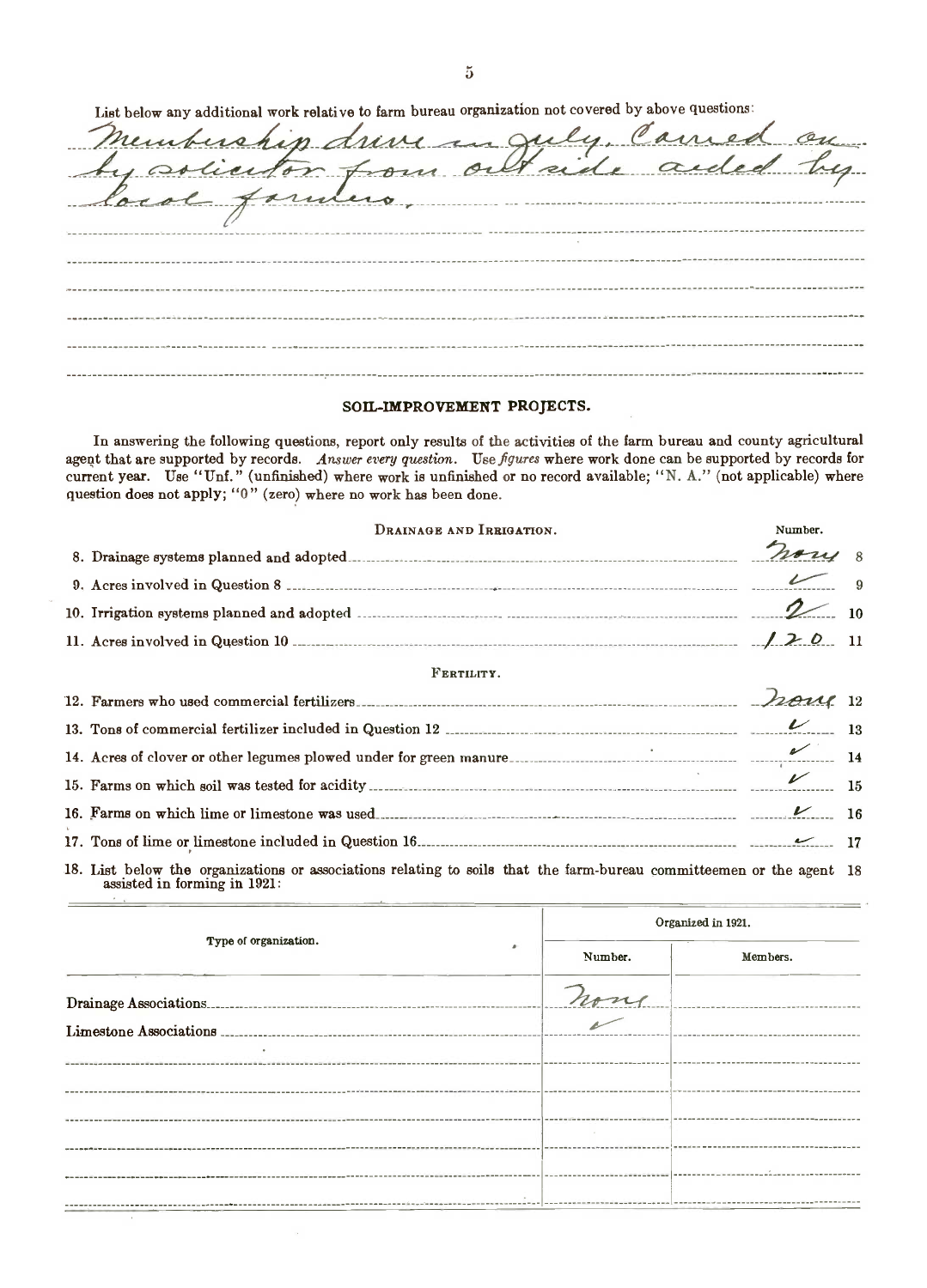|  | SOIL-IMPROVEMENT PROJECTS-Continued. |
|--|--------------------------------------|
|--|--------------------------------------|

#### STATE SUPPLEMENT.

This space is left for each county agent leader to include supplemental questions relating to soils applicable to his State:

List below any additional work relative to soil improvement not covered by above questions or in State Supplement: 300 Cenes of rye and Got hay plowed  $t\overline{6}$ recommuni um  $01R$  $\mathcal{U}$ yea ny th  $4\mu$  $\Lambda$ ota Tri  $\overline{\mathcal{M}}$ ----------------------------------field pur neet demonstations men rotaninoque roin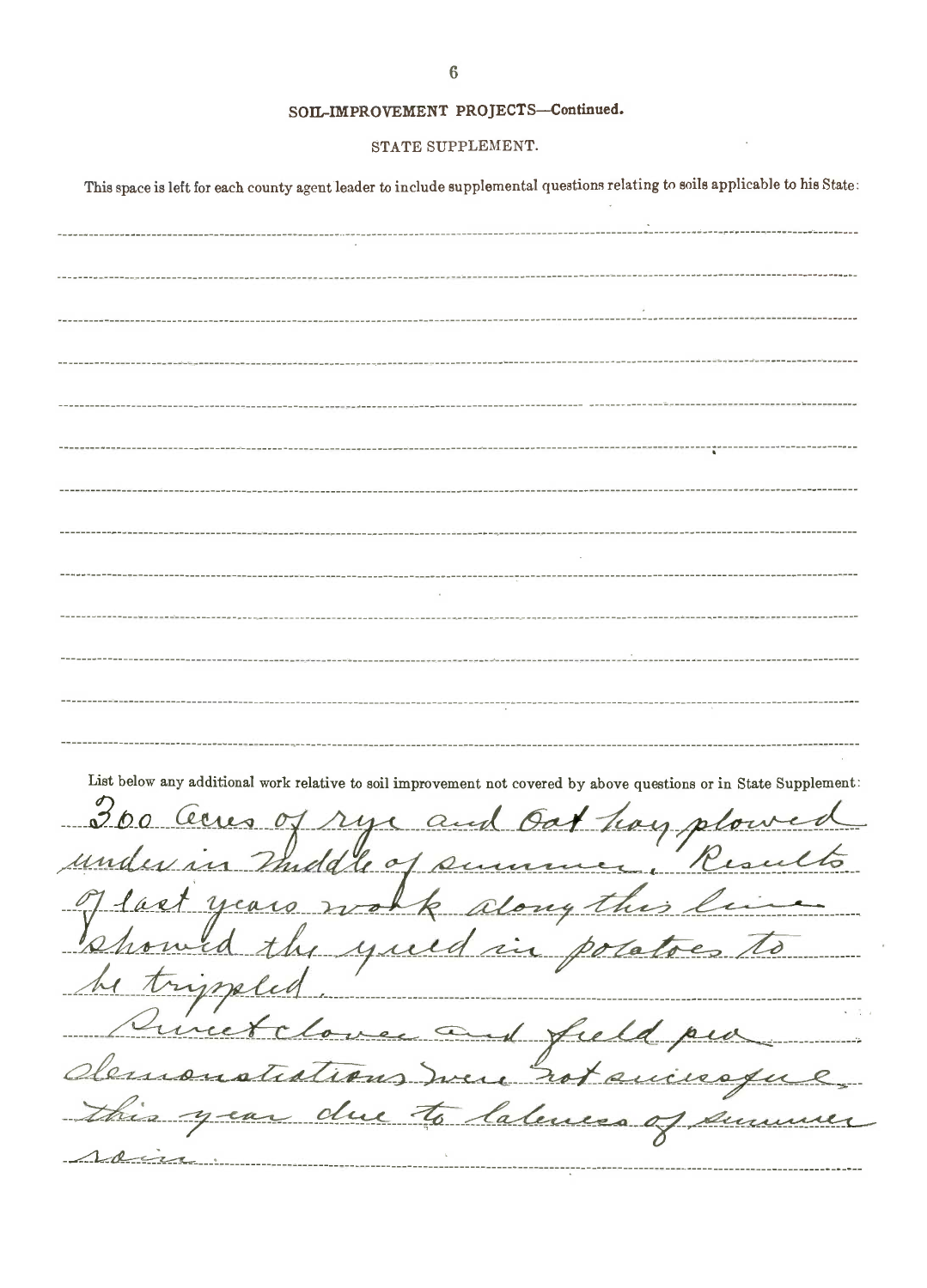# CROP PROJECTS.

In answering the following questions, report only results of the activities of the farm bureau and county agricultural agent that are supported by records. Answer every question. Use figures where work done can be supported by records for current year. Use "Unf." (unfinished) where work is unfinished or no record available; "N.A." (not applicable) where question does not apply; "0" (zero) where no work has been done.

| CORN.                                                                                                                             | Number.                |              |
|-----------------------------------------------------------------------------------------------------------------------------------|------------------------|--------------|
|                                                                                                                                   | $\angle 0$ 19          |              |
|                                                                                                                                   |                        |              |
|                                                                                                                                   |                        |              |
|                                                                                                                                   |                        | 22           |
|                                                                                                                                   |                        | 23           |
|                                                                                                                                   |                        | 24           |
| 25. Other farms on which corn growing was introduced or farm practice relative to corn culture modified.                          |                        | 25           |
|                                                                                                                                   |                        | 26           |
| WHEAT, OATS, BARLEY, AND RYE.                                                                                                     |                        |              |
|                                                                                                                                   |                        | 27           |
|                                                                                                                                   |                        | 28           |
|                                                                                                                                   |                        | 29           |
| 30. Other farms on which wheat growing was introduced or farm practice relative to wheat culture                                  |                        |              |
|                                                                                                                                   |                        | 30           |
|                                                                                                                                   | 80                     | 31           |
|                                                                                                                                   |                        | 32           |
|                                                                                                                                   |                        | 33           |
|                                                                                                                                   |                        | 34           |
| 35. Other farms on which oat growing was introduced or farm practice relative to oat culture modified.                            | $\mathcal{G}^{\prime}$ | $35^{\circ}$ |
|                                                                                                                                   |                        | 36           |
| 37. Farms on which barley growing was introduced or farm practice relative to barley culture modified. $\mathcal{Z}_{\text{max}}$ |                        | 37           |
|                                                                                                                                   |                        | 38           |
| 39. Farms on which rye growing was introduced or farm practice relative to rye culture modified                                   |                        | 39           |
|                                                                                                                                   |                        | 40           |
| BEANS AND POTATOES.                                                                                                               |                        |              |
|                                                                                                                                   |                        | 41           |
| 42. Acres involved in Question 41. $\sim$ $\sim$                                                                                  |                        | 42           |
|                                                                                                                                   |                        | 43           |
|                                                                                                                                   |                        | 44           |
|                                                                                                                                   |                        | 45           |
|                                                                                                                                   |                        | 46           |
| 47. Other farms on which potato growing was introduced or farm practice relative to potato culture                                |                        |              |
|                                                                                                                                   |                        | 47           |
|                                                                                                                                   |                        | 48           |
| LEGUMES, OTHER HAY, AND FORAGE.                                                                                                   |                        |              |
| 49. Farms on which alfalfa growing was introduced or farm practice relative to alfalfa culture modified.                          |                        | 49           |
|                                                                                                                                   |                        |              |
| 51. Farms on which sweet clover growing was introduced or farm practice relative to sweet-clover                                  |                        |              |
|                                                                                                                                   |                        |              |
|                                                                                                                                   |                        |              |
|                                                                                                                                   |                        |              |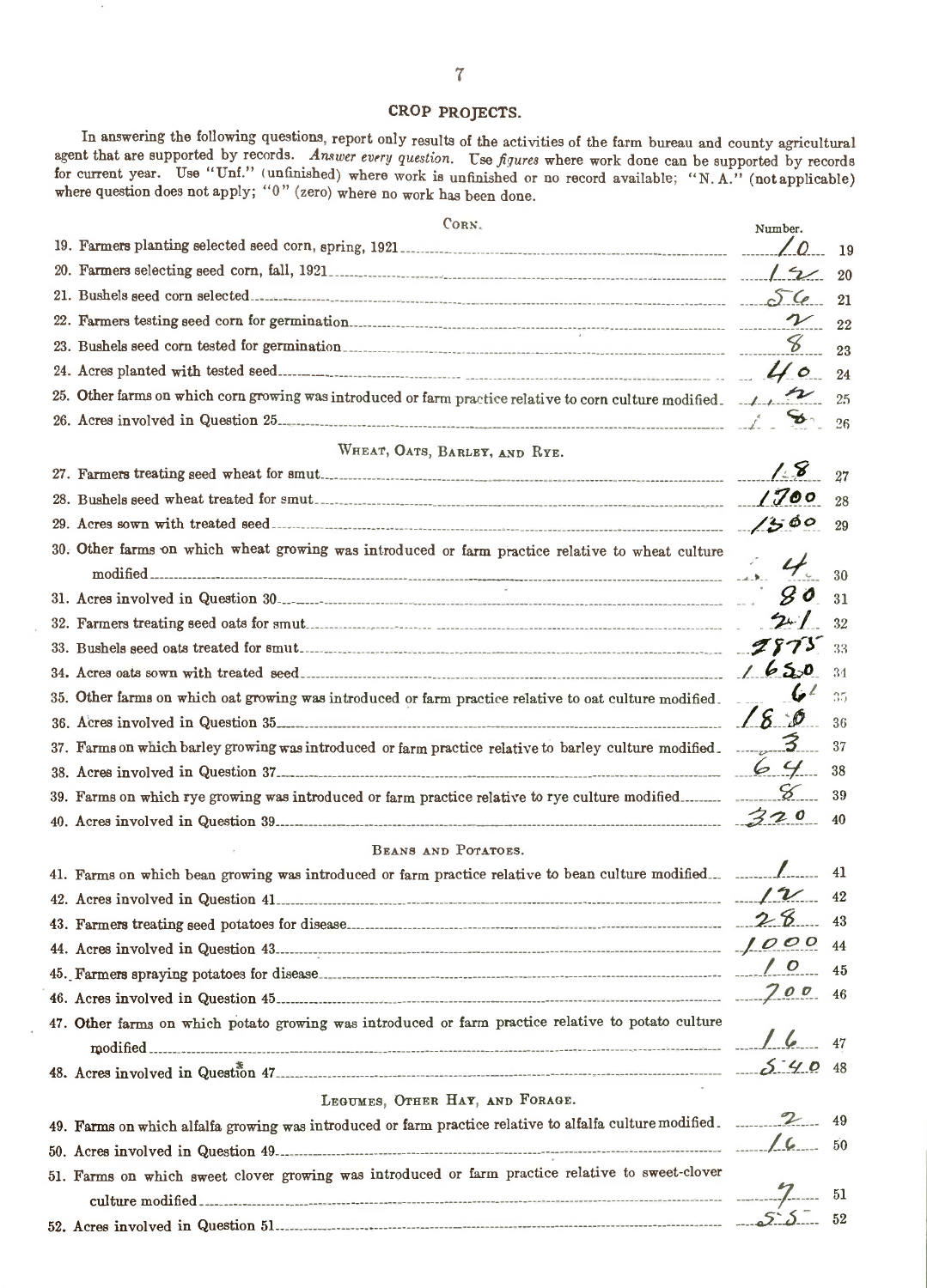# CROP PROJECTS-Continued.

| LEGUMES, OTHER HAY, AND FORAGE-Continued.                                                          |         |  |
|----------------------------------------------------------------------------------------------------|---------|--|
| 53. Farms on which red, alsike, or white clover was introduced or farm practice relative to clover | Number. |  |
|                                                                                                    |         |  |
|                                                                                                    |         |  |
|                                                                                                    |         |  |
| 55. Farms on which soy bean growing was introduced or farm practice relative to soy-bean culture   |         |  |
|                                                                                                    |         |  |
|                                                                                                    |         |  |
| 57. Farms on which sorghum, kafir, or feterita growing was introduced or farm practice relative to |         |  |
|                                                                                                    |         |  |
|                                                                                                    |         |  |

## IMPROVED SEED.

59

59. List in the following table work done in connection with seed improvement:

| Crop.                                                                                                                  |               | Improved seed secured. |                                 | Improved seed for sale.<br>Name of varieties being standardized. |                                                                                                                                                                                                                                |         |  |
|------------------------------------------------------------------------------------------------------------------------|---------------|------------------------|---------------------------------|------------------------------------------------------------------|--------------------------------------------------------------------------------------------------------------------------------------------------------------------------------------------------------------------------------|---------|--|
|                                                                                                                        | No. of farms. | Bushels.               | No. of farms.                   | Bushels.                                                         |                                                                                                                                                                                                                                |         |  |
| Corn move                                                                                                              |               |                        |                                 |                                                                  |                                                                                                                                                                                                                                |         |  |
|                                                                                                                        |               |                        |                                 |                                                                  |                                                                                                                                                                                                                                |         |  |
| $0$ ats.                                                                                                               |               |                        |                                 |                                                                  |                                                                                                                                                                                                                                |         |  |
|                                                                                                                        |               |                        |                                 |                                                                  |                                                                                                                                                                                                                                |         |  |
|                                                                                                                        |               |                        |                                 |                                                                  |                                                                                                                                                                                                                                |         |  |
|                                                                                                                        |               |                        |                                 |                                                                  |                                                                                                                                                                                                                                |         |  |
|                                                                                                                        |               |                        | RODENT AND INSECT PEST CONTROL. |                                                                  |                                                                                                                                                                                                                                | Number. |  |
|                                                                                                                        |               |                        |                                 |                                                                  |                                                                                                                                                                                                                                |         |  |
|                                                                                                                        |               |                        |                                 |                                                                  |                                                                                                                                                                                                                                |         |  |
|                                                                                                                        |               |                        |                                 |                                                                  |                                                                                                                                                                                                                                | 6.63    |  |
|                                                                                                                        |               |                        |                                 |                                                                  |                                                                                                                                                                                                                                |         |  |
| 65. Pounds of poisoned bait involved in Question 63. The measurement of $3\sigma$ 65                                   |               |                        |                                 |                                                                  |                                                                                                                                                                                                                                |         |  |
|                                                                                                                        |               |                        | FRUIT.                          |                                                                  |                                                                                                                                                                                                                                |         |  |
| 66. Farms on which orchards were planted (apples, peaches, pears, citrus fruits, etc., except bush                     |               |                        |                                 |                                                                  |                                                                                                                                                                                                                                |         |  |
|                                                                                                                        |               |                        |                                 |                                                                  |                                                                                                                                                                                                                                |         |  |
|                                                                                                                        |               |                        |                                 |                                                                  |                                                                                                                                                                                                                                |         |  |
|                                                                                                                        |               |                        |                                 |                                                                  |                                                                                                                                                                                                                                |         |  |
|                                                                                                                        |               |                        |                                 |                                                                  |                                                                                                                                                                                                                                |         |  |
|                                                                                                                        |               |                        |                                 |                                                                  |                                                                                                                                                                                                                                |         |  |
| 72. Farms on which bush fruits were planted or farm practice relative to bush-fruit culture modified $\mathcal{H}_{L}$ |               |                        |                                 |                                                                  |                                                                                                                                                                                                                                |         |  |
|                                                                                                                        |               |                        |                                 |                                                                  | 73. Number of acres involved in Question 72. [13] 73. [23] 73. [23] 73. [23] 73. [23] 73. [23] 73. [23] 73. [23] 73. [23] 73. [23] 73. [23] 73. [23] 73. [23] 73. [23] 73. [23] 73. [23] 73. [23] 73. [23] 73. [23] 73. [23] 7 |         |  |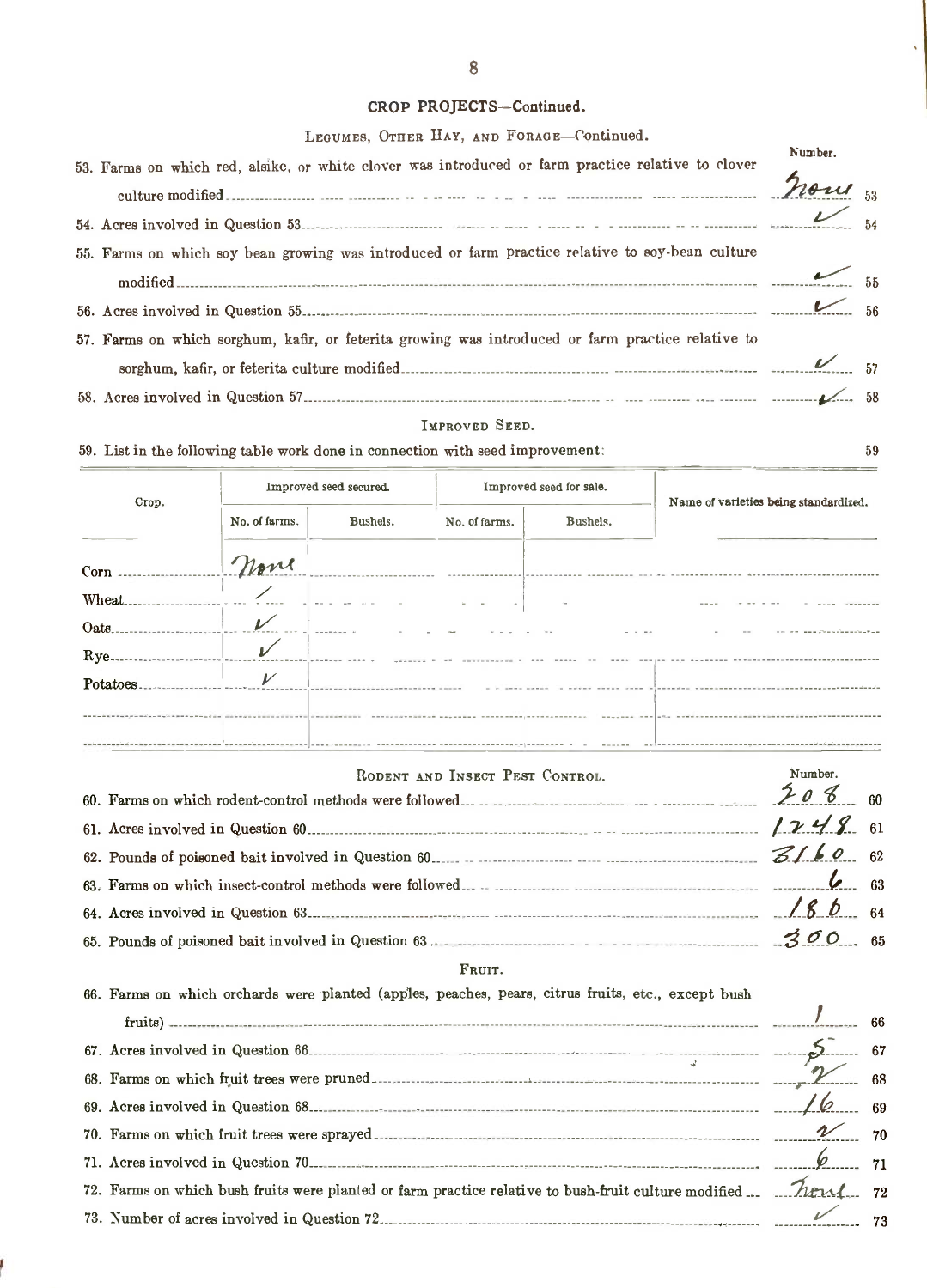## CROP PROJECTS-Continued.

| CROP PROJECTS-Continued.                                                                                                                             |         |  |
|------------------------------------------------------------------------------------------------------------------------------------------------------|---------|--|
| Frum-Continued.                                                                                                                                      | Number. |  |
| 74. Boys' and Girls' ('lubs incident to crop production agent assisted in organizing in 1921                                                         |         |  |
|                                                                                                                                                      |         |  |
|                                                                                                                                                      |         |  |
| 77. List below the organizations or associations relating to crops that the farm-bureau committeemen or the agent 77<br>assisted in forming in 1921: |         |  |

|                                                                 | Organized in 1921. |                |  |
|-----------------------------------------------------------------|--------------------|----------------|--|
| Type of organization.                                           | Number.            | Members.       |  |
| Potato Growers' Associations.                                   |                    |                |  |
| Fruit Growers' Associations                                     |                    |                |  |
| Market Gardeners' Associations<br>Casemus Fam Burrau Mark arin. |                    | $\frac{1}{10}$ |  |

#### STATE SUPPLEMENT.

This space is left for each county agent leader to include supplemental questions relating to crops applicable to his State:

| anning a c i illianischer a anni a c a a . In the there thereich componentes to consideringly distinctional |
|-------------------------------------------------------------------------------------------------------------|
| Barie periodica paranger-research six a province - - --- processorient --- ----- -----                      |
|                                                                                                             |
|                                                                                                             |
|                                                                                                             |
|                                                                                                             |
|                                                                                                             |
|                                                                                                             |
|                                                                                                             |
|                                                                                                             |
|                                                                                                             |
|                                                                                                             |

List below any other work relative to crop projects not covered by above questions or in State Supplement:

\_\_\_\_\_\_\_\_\_\_\_\_\_\_\_\_\_\_\_\_\_\_\_\_\_\_\_\_\_\_\_\_\_\_\_ J \_ \_ \_ \_ \_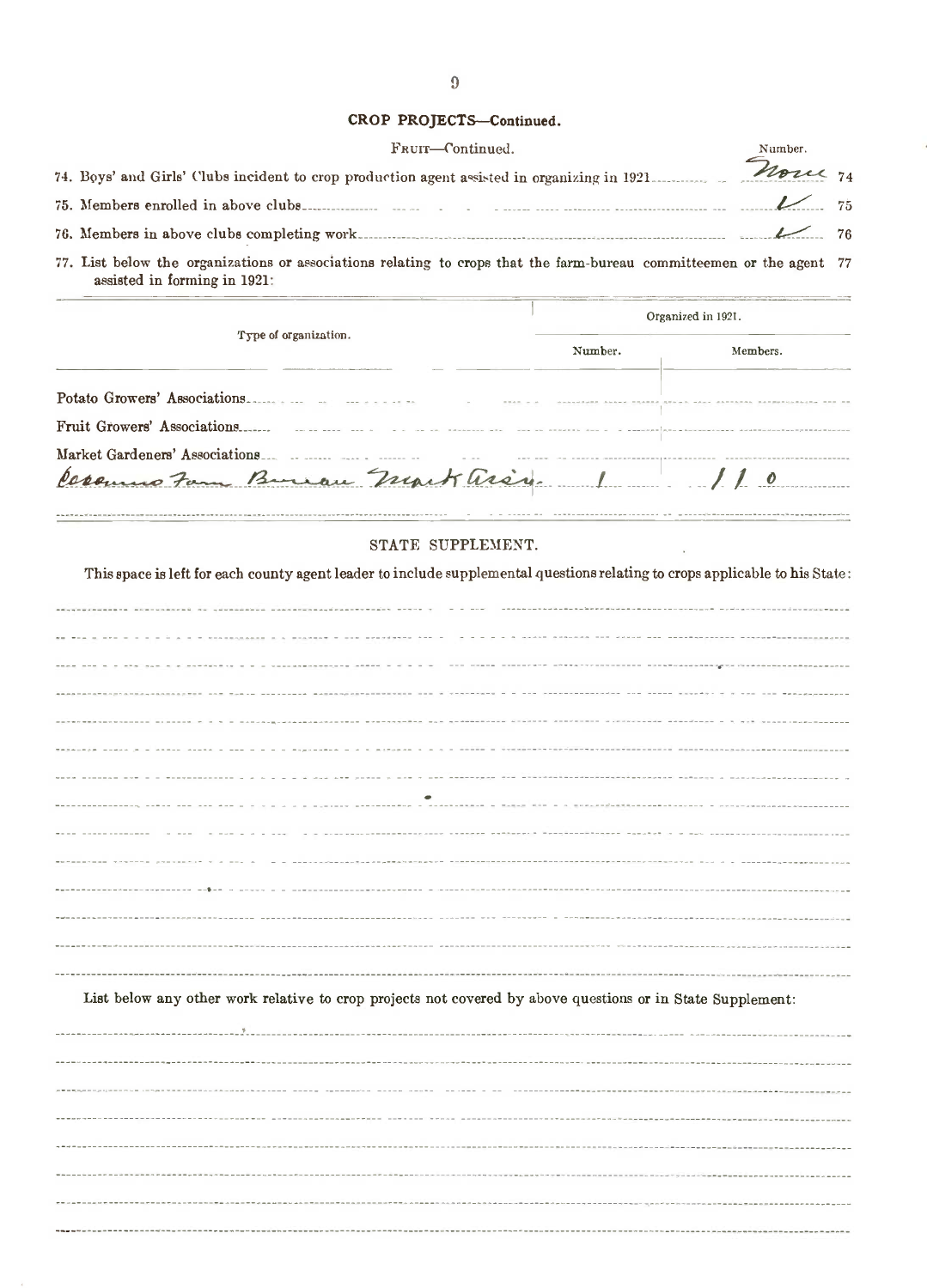# LIVE-STOCK PROJECTS.

In answering the following questions, report only results of the activities of the farm bureau and county agricultural agent that are supported by records. Answer every question. Use figures where work done can be supported by records for current year. Use "Unf." (unfinished) where work is unfinished or no record available; "N. A." (not applicable) where question does not apply; "0" (zero) where no work has been done.

|                                                                                                                                                                                                                               | Number.   |
|-------------------------------------------------------------------------------------------------------------------------------------------------------------------------------------------------------------------------------|-----------|
|                                                                                                                                                                                                                               | non       |
| 78. Registered horses secured                                                                                                                                                                                                 | 78        |
| $\sum_{n=1}^{\infty}$                                                                                                                                                                                                         |           |
| 79. Registered bulls secured<br>and the contract                                                                                                                                                                              | 79        |
|                                                                                                                                                                                                                               |           |
| $\lceil \text{Dairy} \rceil$<br>80. Registered cows secured                                                                                                                                                                   |           |
| $\text{Beef}$                                                                                                                                                                                                                 |           |
| $\sum_{i=1}^{n}$<br>$\sim$ $\sim$<br>$\sim$<br>81. High-grade cows secured                                                                                                                                                    | 81        |
| <b>Contract Contract Contract Contract</b>                                                                                                                                                                                    |           |
| and the participants of the<br>$(Rams_{\tau-1} + \cdots + \tau_{\tau-1})$<br>82. Registered sheep secured                                                                                                                     |           |
|                                                                                                                                                                                                                               |           |
|                                                                                                                                                                                                                               |           |
| 83. Registered hogs secured                                                                                                                                                                                                   |           |
|                                                                                                                                                                                                                               |           |
| 85. Cow-testing associations in county (including Question 84 and those previously organized).                                                                                                                                |           |
|                                                                                                                                                                                                                               |           |
| 87. Cows tested or under test in 1921 for milk production in all such associations organized in 1921                                                                                                                          |           |
| or previously $\sim$ 87                                                                                                                                                                                                       |           |
|                                                                                                                                                                                                                               |           |
|                                                                                                                                                                                                                               |           |
| 90. Farmers assisted in figuring balanced rations (all animals). The contract of the contract of the contract of the contract of the contract of the contract of the contract of the contract of the contract of the contract |           |
| 91. Silos erected $\sim$ 3.                                                                                                                                                                                                   | - 91      |
|                                                                                                                                                                                                                               | $\sim$ 92 |
|                                                                                                                                                                                                                               | 93        |
|                                                                                                                                                                                                                               | 94        |
|                                                                                                                                                                                                                               |           |
|                                                                                                                                                                                                                               |           |
|                                                                                                                                                                                                                               |           |
|                                                                                                                                                                                                                               |           |
|                                                                                                                                                                                                                               |           |
|                                                                                                                                                                                                                               |           |
|                                                                                                                                                                                                                               |           |
|                                                                                                                                                                                                                               |           |
|                                                                                                                                                                                                                               |           |
|                                                                                                                                                                                                                               |           |
|                                                                                                                                                                                                                               |           |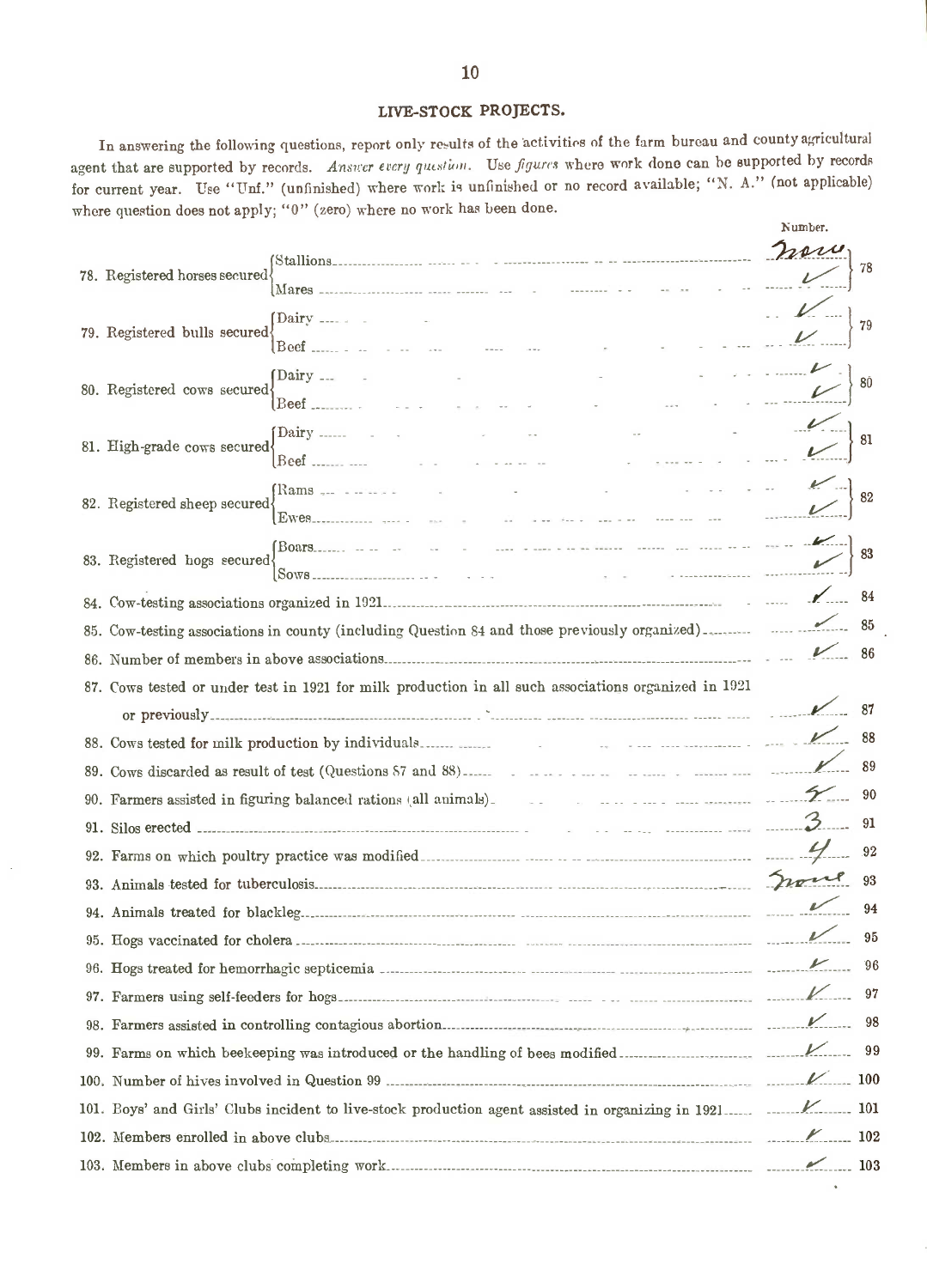# LIVE-STOCK PROJECTS-Continued.

|                                                                                                                                                      |         | Organized in 1921. |
|------------------------------------------------------------------------------------------------------------------------------------------------------|---------|--------------------|
| Type.                                                                                                                                                | Number. | Members.           |
|                                                                                                                                                      |         |                    |
|                                                                                                                                                      |         |                    |
| Poultry Associations                                                                                                                                 |         |                    |
|                                                                                                                                                      |         |                    |
|                                                                                                                                                      |         |                    |
| STATE SUPPLEMENT.                                                                                                                                    |         |                    |
| This space is left for each county agent leader to include supplemental questions relating to live stock applicable to<br>his State:                 |         |                    |
|                                                                                                                                                      |         |                    |
|                                                                                                                                                      |         |                    |
|                                                                                                                                                      |         |                    |
|                                                                                                                                                      |         |                    |
|                                                                                                                                                      |         |                    |
|                                                                                                                                                      |         |                    |
|                                                                                                                                                      |         |                    |
|                                                                                                                                                      |         |                    |
|                                                                                                                                                      |         |                    |
|                                                                                                                                                      |         |                    |
|                                                                                                                                                      |         |                    |
|                                                                                                                                                      |         |                    |
|                                                                                                                                                      |         |                    |
|                                                                                                                                                      |         |                    |
|                                                                                                                                                      |         |                    |
|                                                                                                                                                      |         |                    |
|                                                                                                                                                      |         |                    |
| List below any additional work relative to live-stock projects not covered by above questions or in State Supplement:                                |         |                    |
|                                                                                                                                                      |         |                    |
|                                                                                                                                                      |         |                    |
| Pudatory annual Control Carried<br>on by 165 Brologuese Survey in<br>Dooperation with County agent. Leveral<br>thousand Shychime tablets distributed |         |                    |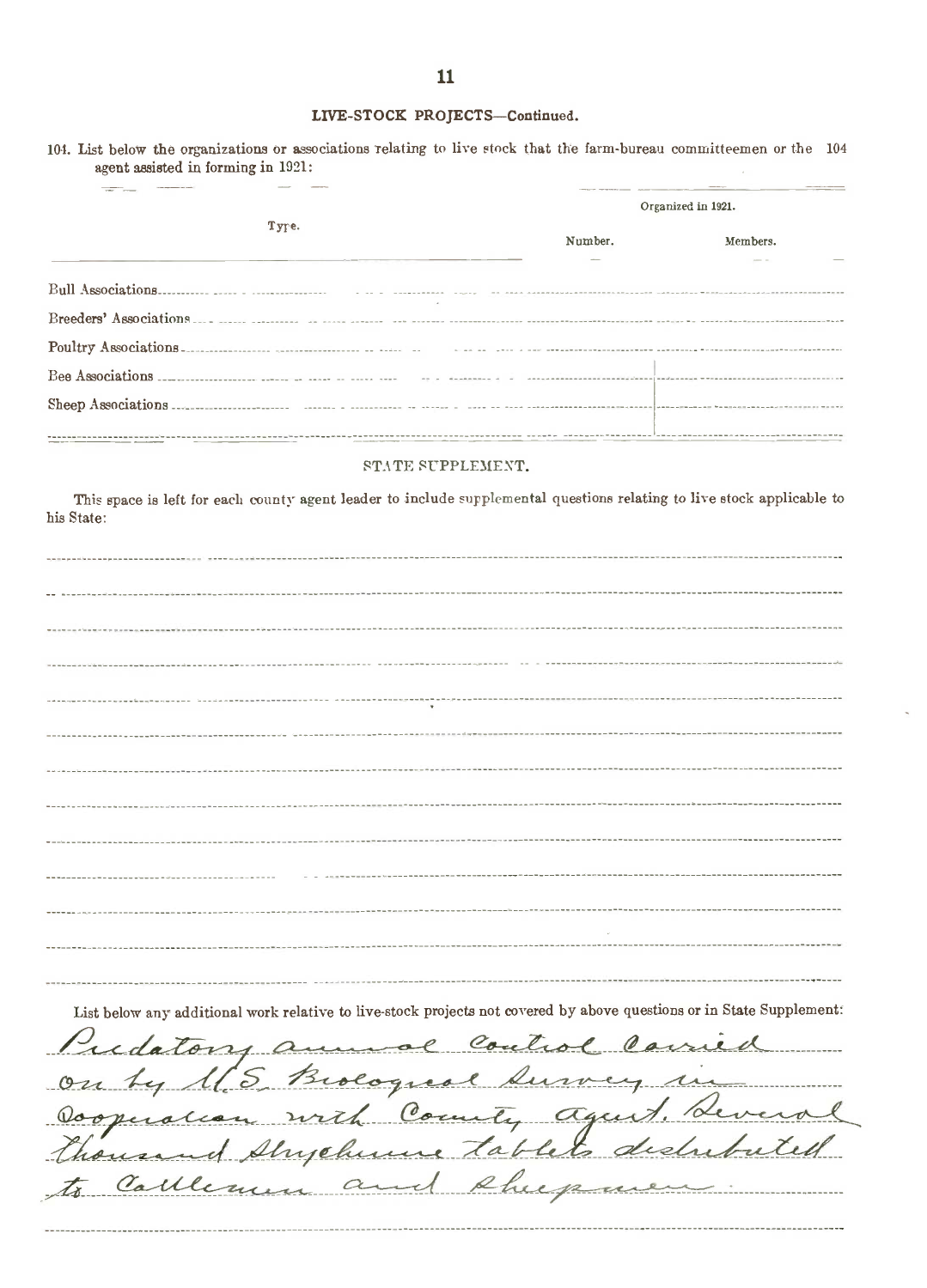## FARM-ECONOMICS PROJECTS.

In answering the following questions, report only results of the activities of the farm bureau and county agricultural agent that are supported by records. Answer every question. Use figures where work done can be supported by records for current year. Use "Unf." (unfinished) where work is unfinished or no record available; "N. A." (not applicable) where question does not apply; "0" (zero) where no work has been done.

| FARM MANAGEMENT.                                                                                                                          | Number.           |  |
|-------------------------------------------------------------------------------------------------------------------------------------------|-------------------|--|
|                                                                                                                                           | $\frac{2}{105}$   |  |
| 106. Farmers keeping such accounts through the year                                                                                       | $\frac{1}{2}$ 106 |  |
| 107. Farmers assisted in summarizing and interpreting their accounts -                                                                    | $\frac{1}{2}$ 107 |  |
|                                                                                                                                           |                   |  |
| 109. Other farmers adopting cropping, live-stock, or complete farming systems according to recom-                                         |                   |  |
| 110. Farms on which buildings other than homes were constructed or remodeled according to plans                                           |                   |  |
|                                                                                                                                           | none 110          |  |
|                                                                                                                                           | $\frac{1}{2}$ m   |  |
| LABOR.                                                                                                                                    |                   |  |
|                                                                                                                                           | $208$ 112         |  |
| 113. Farmers assisted in securing tractors, sprayers, ditching machines, or other machinery to econo-                                     |                   |  |
|                                                                                                                                           |                   |  |
| CREDIT.                                                                                                                                   |                   |  |
|                                                                                                                                           |                   |  |
|                                                                                                                                           |                   |  |
|                                                                                                                                           |                   |  |
| STATE SUPPLEMENT.                                                                                                                         |                   |  |
| This space is left for each county agent leader to include supplemental questions relating to farm economics applicable<br>to this State: |                   |  |
| The second problems are the consistented payment are a particle in consistent representations                                             |                   |  |

- - - - - - - - - - - - - - - - --- - - -- - - - - - - - - - - - -- -- -- -- -- -- - - - - - - --- -------- --- -- --- ------ - - - - - -- -- - - - - - - - - - -- -- -------------- -- - - \_ ... - - - - ------- - - - ---------- -- - - - - - \_ ..

List below any additional work relative to farm-economics projects not covered by above questions:

 $\iota$  $\rightarrow$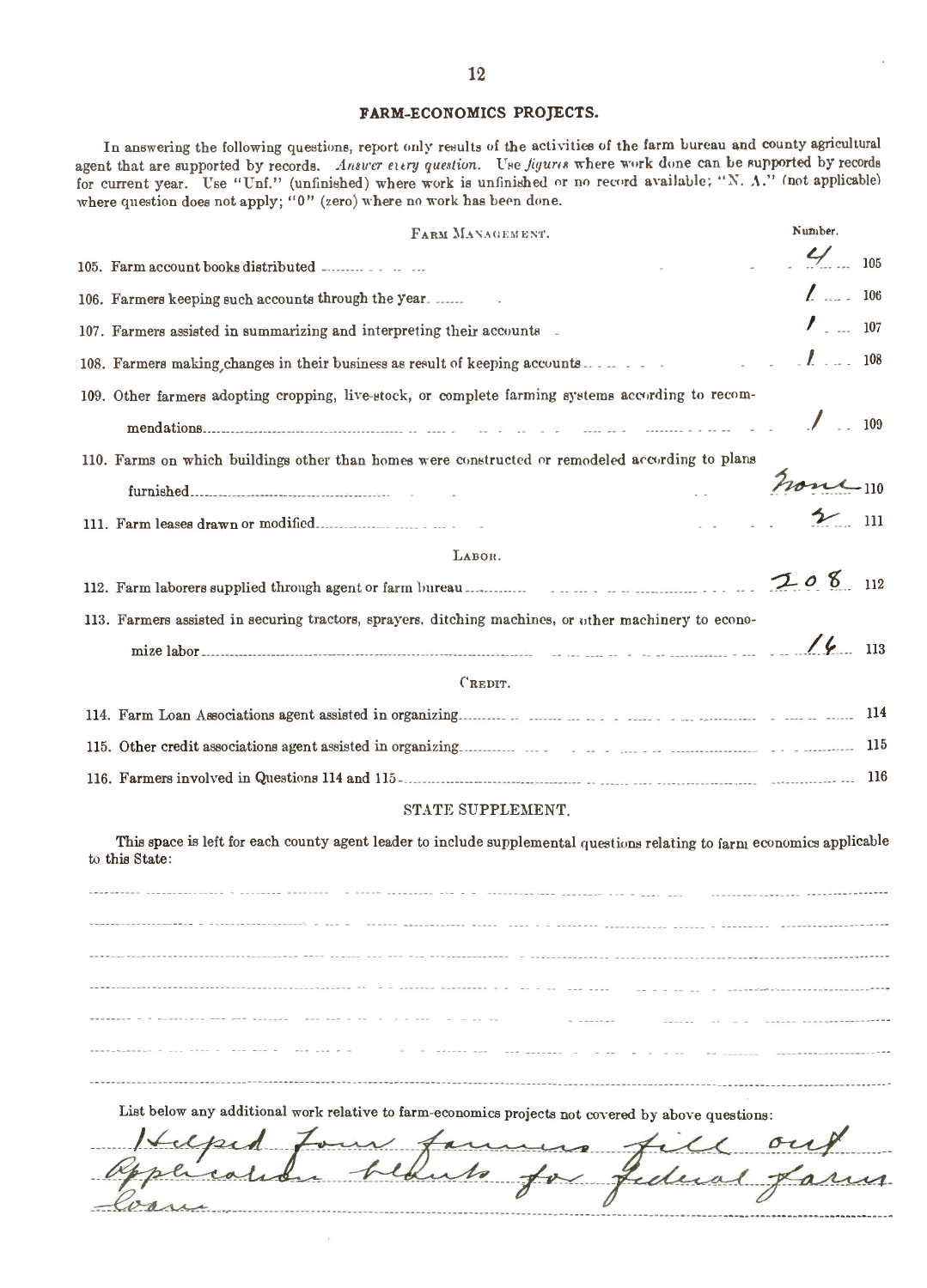# MARKETING PROJECTS.

#### BUYING AND SELLING.

In answering the following questions, report only results of the activities of the farm bureau and county agricultural agent that are supported by records. Answer every question. Use figures where work done can be supported by records for current year. Use "Unf." (unfinished) where work is unfinished or no record available; "N. A." (not applicable) where question does not apply; " $0$ " (zero) where no work has been done.

|                                                                                                       | Number.        |     |
|-------------------------------------------------------------------------------------------------------|----------------|-----|
| 118. Number of associations involved in Question 117 that the farm bureau, agent, or his predecessors | $\frac{1}{18}$ |     |
| 119. In Table I list the cooperative associations which the farm bureau and the agent have helped     |                | 119 |

to form in 1921, and amount of business done:

|          |                                             | business.   | profit. |
|----------|---------------------------------------------|-------------|---------|
| 150      | Sell apples and peaches; buy sup-<br>plies. | \$120,000   | \$5,295 |
|          |                                             |             |         |
|          |                                             |             |         |
| Aug. $1$ |                                             | Pocks, twin |         |

TABLE I.

| 120. Number of other cooperative associations organized by the agent or his predecessors previous   | Number. |  |
|-----------------------------------------------------------------------------------------------------|---------|--|
|                                                                                                     |         |  |
|                                                                                                     |         |  |
|                                                                                                     |         |  |
| 123. Number of farmers assisted by farm bureau or agent in buying or selling through other channels |         |  |
|                                                                                                     |         |  |
|                                                                                                     |         |  |
|                                                                                                     |         |  |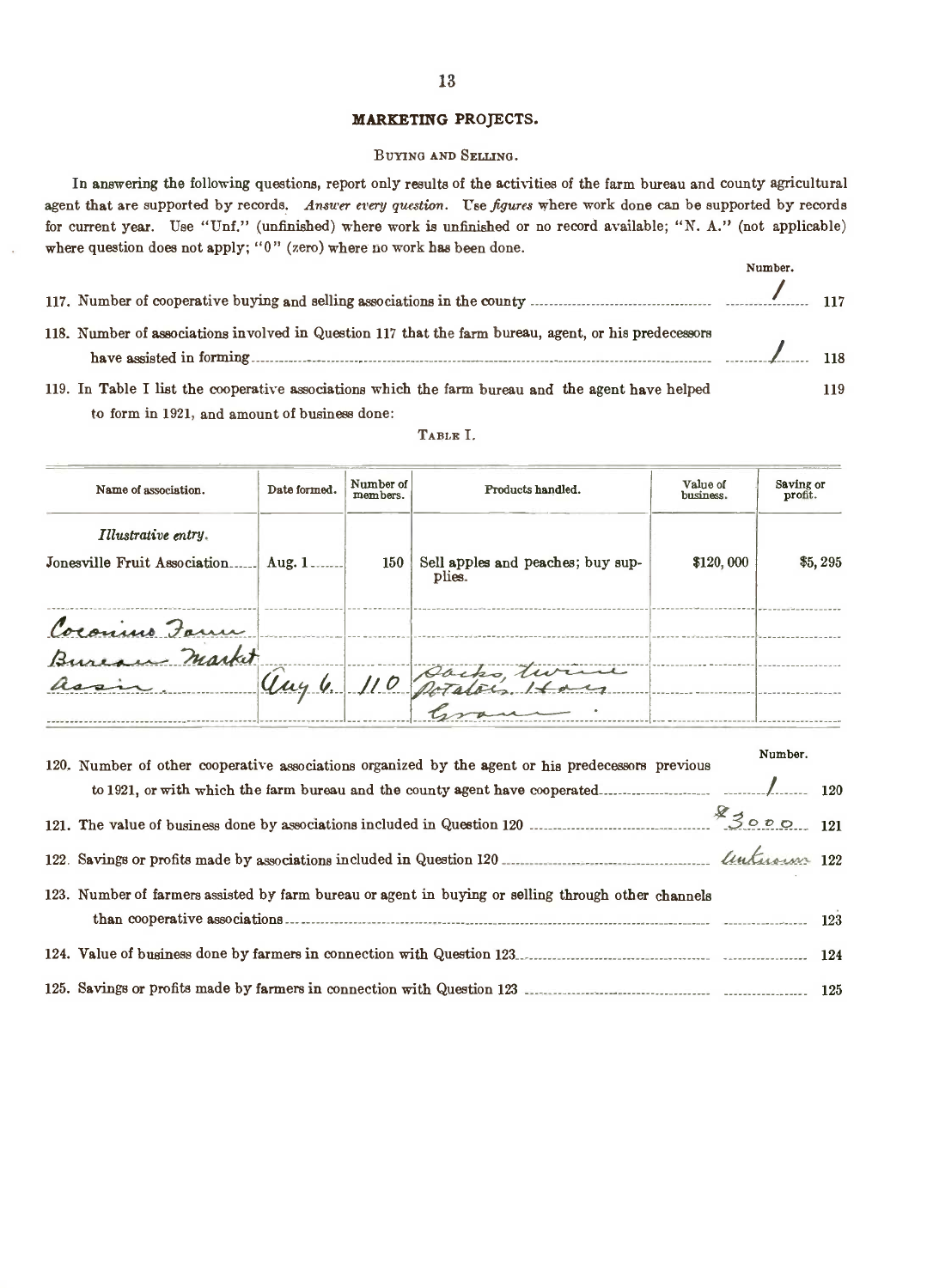# MARKETING PROJECTS-Continued.

# STATE SUPPLEMENT.

This page is left for each county agent leader to include supplemental questions relating to marketing applicable to his State:

------------------------------List below any additional work relative to marketing not covered by above questions or in State Supplement: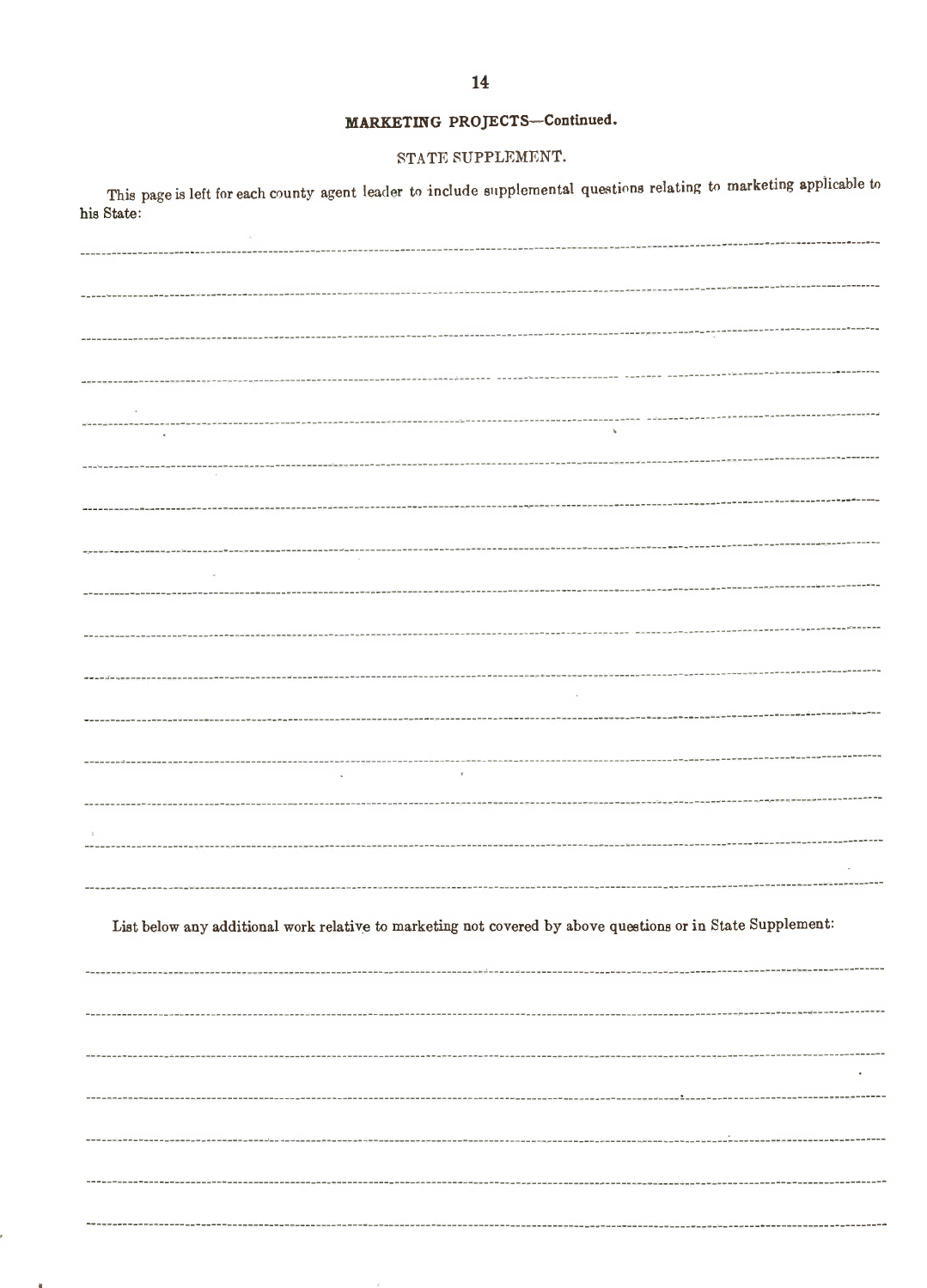#### FARM-HOME PROJECTS.

In answering the following questions, report only results of the activities of the farm bureau and county agricultural gent that are supported by records. Answer every question. Use figures where work done can be supported by records or current year. Use "Unf." (unfinished) where work is unfinished or no record available; "N. A." (not applicable) where question does not apply; "0" (zero) where no work has been done. Number.

| 134. Boys' and Girls' Clubs incident to home making and gardening agent assisted in organizing in 1921. _______________ 134 |  |
|-----------------------------------------------------------------------------------------------------------------------------|--|
|                                                                                                                             |  |
|                                                                                                                             |  |

#### STATE SUPPLEMENT.

This space is left for each county agent leader to include supplemental questions relating to farm-home projects applicable to his State:

| List below any additional work relative to farm-home projects not covered by above questions or in State Supplement: |
|----------------------------------------------------------------------------------------------------------------------|
|                                                                                                                      |
|                                                                                                                      |
|                                                                                                                      |
|                                                                                                                      |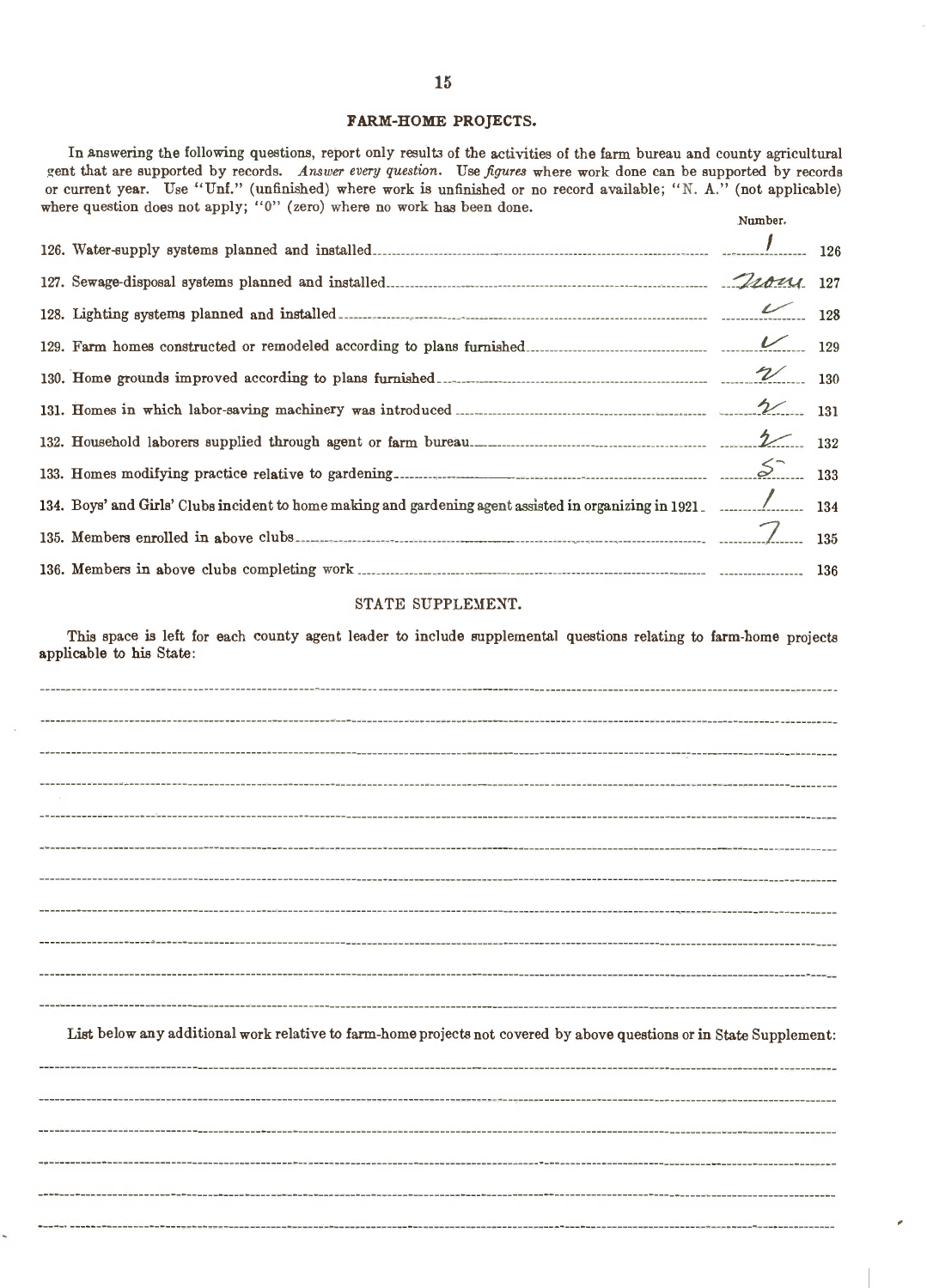# CHARACTER AND SCOPE OF OFFICE AND FIELD SERVICE.

In answering the following questions, report only results of the activities of the farm bureau and county agricultural agent that are supported by records. Answer every question. Use figures where work done can be supported by records for current year. Use "Unf." (unfinished) where work is unfinished or no record available; "N. A." (not applicable) where question does not apply; "0" (zero) where no work has been done. Number.

|                                                                                                                       | 531        |     |
|-----------------------------------------------------------------------------------------------------------------------|------------|-----|
|                                                                                                                       |            | 137 |
|                                                                                                                       |            |     |
|                                                                                                                       |            | 139 |
|                                                                                                                       |            |     |
|                                                                                                                       |            |     |
| 142. Farmers' Institutes held (not included under farm-bureau organization meetings, p. 4, or demon-                  |            |     |
|                                                                                                                       |            |     |
|                                                                                                                       |            |     |
|                                                                                                                       |            |     |
|                                                                                                                       |            |     |
|                                                                                                                       |            |     |
| 148. Grand total all meetings held during year, including organization, p. 4; demonstrations, p. 19;                  |            |     |
|                                                                                                                       |            |     |
| 150. Agricultural articles written by agent and published in local papers (do not include notices of                  |            |     |
| 151. Agricultural articles written by agent and published in Farm Bureau News or similar bureau                       | none 151   |     |
| 152. Articles written by farm-bureau members and extension specialists published in Farm Bureau                       | None 152   |     |
|                                                                                                                       |            |     |
|                                                                                                                       |            |     |
|                                                                                                                       |            |     |
| 156. Number of questionnaires* or other requests for information handled by agent for U.S. Department                 |            |     |
| 157. Number of questionnaires* or other requests for information handled by agent for agricultural                    | none 157   |     |
| List below any other work relative to character and scope of office and field service not covered by above questions: |            |     |
|                                                                                                                       | $87 - 158$ |     |
| 158 Delephone Or                                                                                                      |            |     |
|                                                                                                                       |            |     |
|                                                                                                                       |            |     |
|                                                                                                                       |            |     |
|                                                                                                                       |            |     |
|                                                                                                                       |            |     |
|                                                                                                                       |            |     |

\*Write on page <sup>20</sup> list of questionnaires Involved in questions 156,157.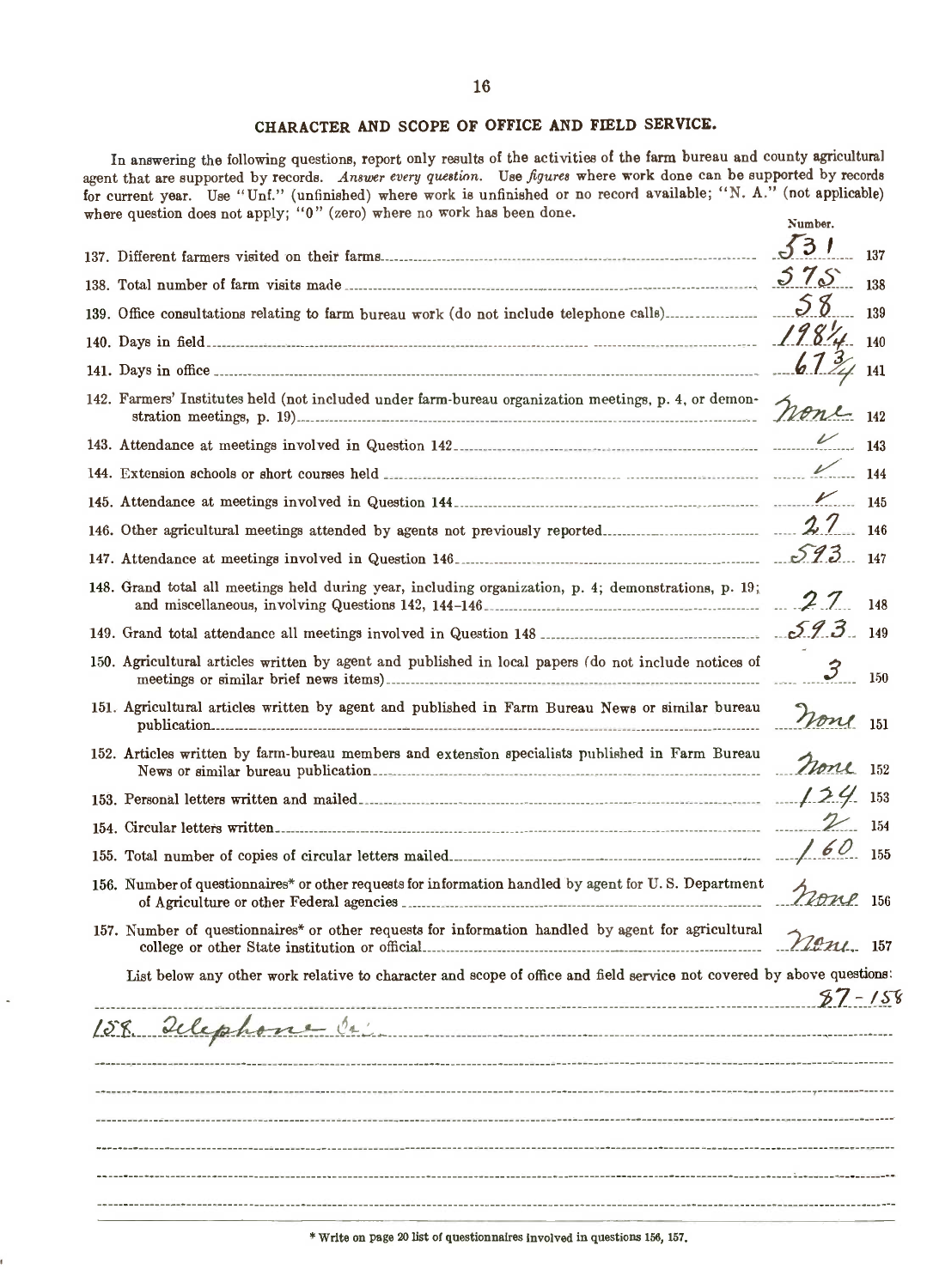# MAP OF DEMONSTRATIONS.

 $\mathcal{A}$ 

On this page draw or attach <sup>a</sup> map of your county, showing boundaries of communities or other local units recognized by farm bureaus, and locate thereon demonstrations listed on page 18 of this report. In order to secure uniform mapping in each State, the county agent leader will indicate lines of work after characters:

| $\circ$ |  |  |
|---------|--|--|

 $\omega_{\rm E} = \frac{1}{2} \frac{d}{dt}$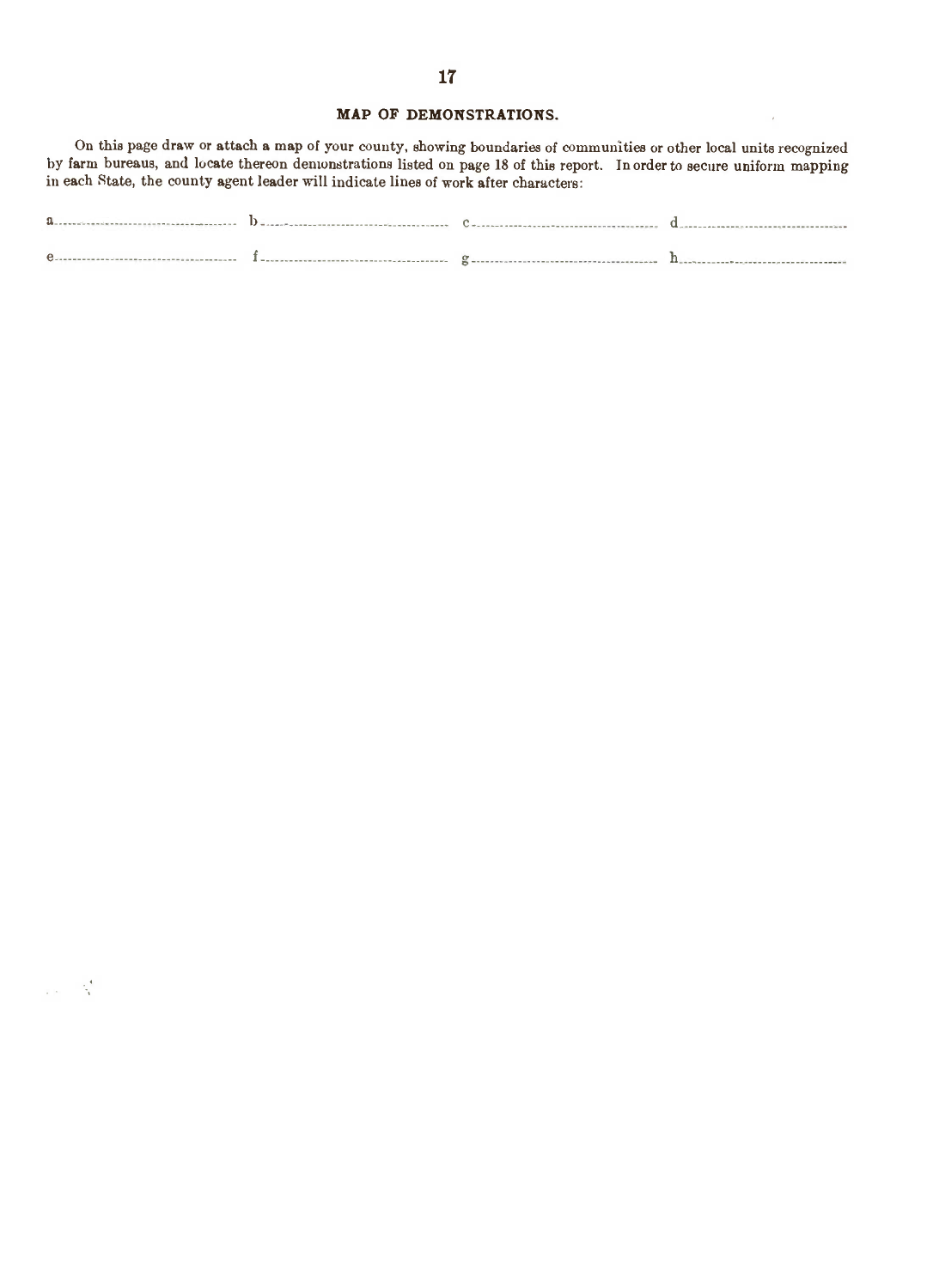# TABULAR SUMMARY OF PROJECTS,

|                                    |                |                            |                |               |                |                | APPROXIMATE DISTRIBUTION OF AGENTS' I TIME IN OFFICE AND FIELD<br>ON PROJECTS AND MISCELLANEOUS WORK FOR 1921- |       |       |                  |               |                |        |
|------------------------------------|----------------|----------------------------|----------------|---------------|----------------|----------------|----------------------------------------------------------------------------------------------------------------|-------|-------|------------------|---------------|----------------|--------|
| TITLE OF PROJECT.                  | Dec.           | Jan.                       | Feb.           | Маг.          | Apr.           | May.           | June.                                                                                                          | July. | Aug.  | Sept.            | Oct.          | Nov.           | Total. |
| Illustrative entry.                | Days.          | Days.                      | Days.          | Days.         | Days.          | Days.          | Days.                                                                                                          | Days. | Days. | Days.            | Days.         | Days.          | Days.  |
| Potato spraying                    |                | 1                          | $\overline{2}$ |               | $\overline{2}$ | 1              | ı                                                                                                              | 3     | 3     | 3                | 4             | $\overline{2}$ | 22     |
| 3 Deed f<br>latoco                 | $\overline{L}$ | <u>/ 6</u>                 | $\prime$       | 2             |                | $\mathcal{D}$  |                                                                                                                |       |       |                  |               | 8              | 35     |
| Crop<br>$\mathbf{r}$               | 8              | $\boldsymbol{\gamma}$      | $\mathfrak{Z}$ |               |                | 10             |                                                                                                                |       |       |                  | 3             | $\mathbf{3}$   | 38     |
| 3 Rodent Coulest                   |                |                            | 10             | 23            | 17             | 6              | 8                                                                                                              | 6     |       | $\epsilon$       |               |                | 74     |
| $\mathbb{R}^{\alpha}$<br>Ceguines. |                |                            | 4              | $\mathcal{L}$ |                |                | $\mathcal{L}$                                                                                                  |       |       |                  |               | $\mathcal{V}$  | $l\nu$ |
| Seed Trea<br>tive                  |                |                            |                |               | 7              | 4              |                                                                                                                |       |       |                  |               |                | L 6.   |
|                                    |                |                            |                |               |                |                | $\mathfrak{Z}$                                                                                                 |       | / /   | $\mathcal{S}$    |               |                | 26     |
|                                    |                |                            |                |               |                |                |                                                                                                                |       |       | $\boldsymbol{2}$ |               |                | 2      |
|                                    |                |                            |                |               |                |                |                                                                                                                | 6     |       |                  |               |                | 18     |
|                                    | $\mathcal{P}$  |                            |                |               |                |                |                                                                                                                |       |       |                  | 20            |                | 33     |
|                                    |                |                            |                |               |                |                |                                                                                                                |       |       |                  |               |                |        |
|                                    |                |                            |                |               |                |                |                                                                                                                |       |       |                  |               |                |        |
|                                    |                |                            |                |               |                |                |                                                                                                                |       |       |                  |               |                |        |
|                                    |                |                            |                |               |                |                |                                                                                                                |       |       |                  |               |                |        |
| Miscellaneous <sup>2</sup>         | 4              | $\boldsymbol{\mathcal{V}}$ | 3              |               | $\mathcal{L}$  | $4\frac{1}{2}$ | $\mathcal{S}$                                                                                                  |       |       | 12               | $\mathcal{Z}$ |                | 35     |
| Daysleave                          |                |                            |                |               |                |                |                                                                                                                | 6     | 17    | 6                |               |                | 29     |
| TOTAL                              |                |                            |                |               |                |                | 2626252926262327                                                                                               |       | 28    |                  | 2926253       |                |        |

<sup>I</sup> Time includes both agent and assistants. <sup>I</sup> Miscellaneous includes unexpected and emergency service which can not be anticipated in advance.